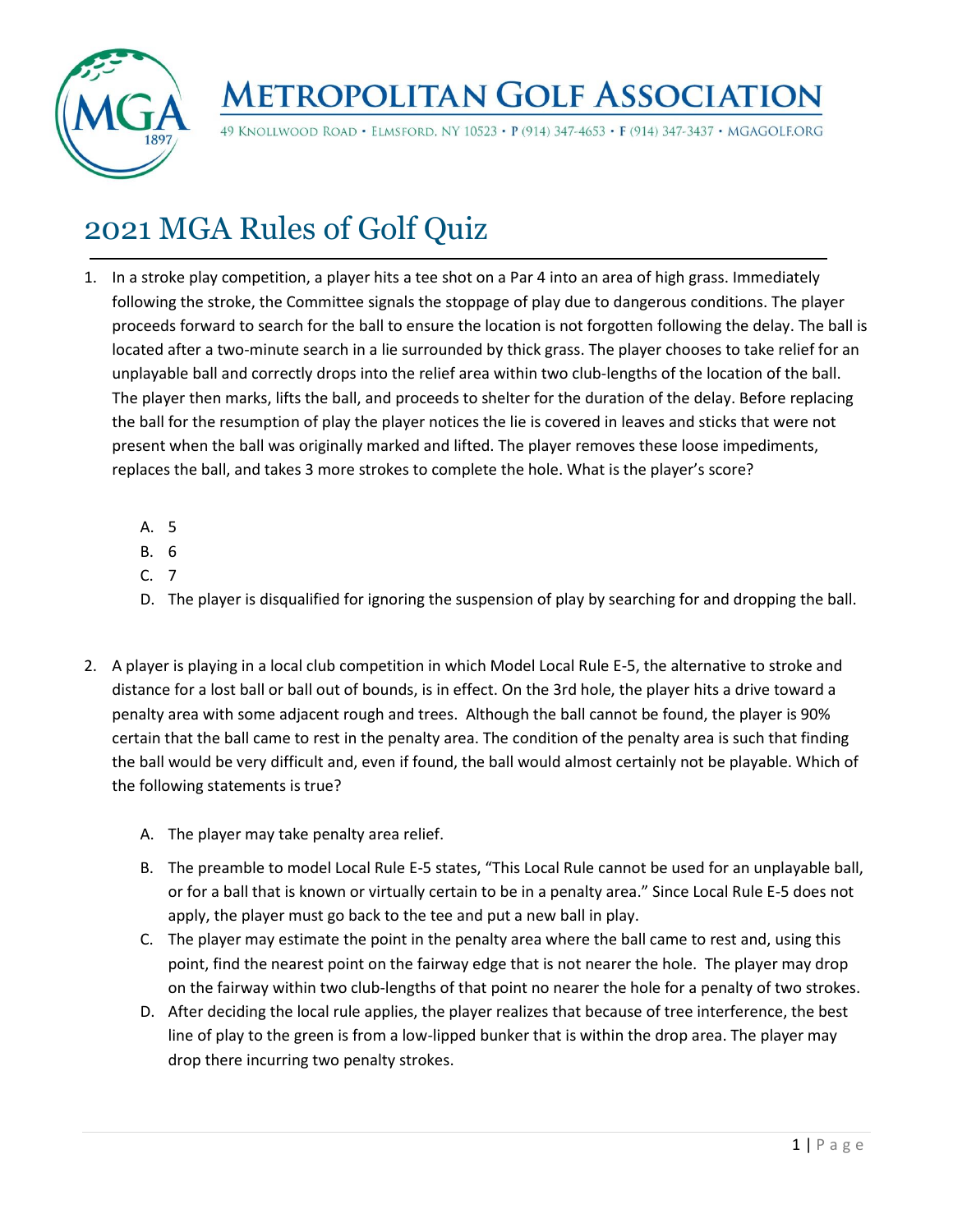3. In a stroke play event, on a Par 4 hole, a player's tee shot comes to rest in an unplayable spot in an area that the player believes should have been marked as ground under repair. The player takes relief into an area that could be permissible for either ground under repair relief or unplayable ball relief. The next shot heads towards out of bounds so the player hits a provisional. Before reaching the area where it is likely the ball went OB, the player hits the provisional again and the ball goes into the hole. At that point, the player chooses not to look for his original ball.

The Committee rules that the original ball was in ground under repair after the tee shot. The score on the hole is:

A. 4

- B. 5
- C. 6
- D. 7

- 4. A player's ball is embedded in the general area. After lifting the ball to take relief, the player repairs the pitch mark to care for the course. Which of the following is correct?
	- A. The player incurs no penalty regardless of where the dropped ball comes to rest in the relief area.
	- B. The player incurs the general penalty regardless of where the dropped ball comes to rest in the relief area.
	- C. The player incurs the general penalty if the pitch mark is on or close to the line of play once the ball comes to rest in the relief area.
	- D. The player incurs the general penalty only if the dropped ball comes to rest near the pitch mark.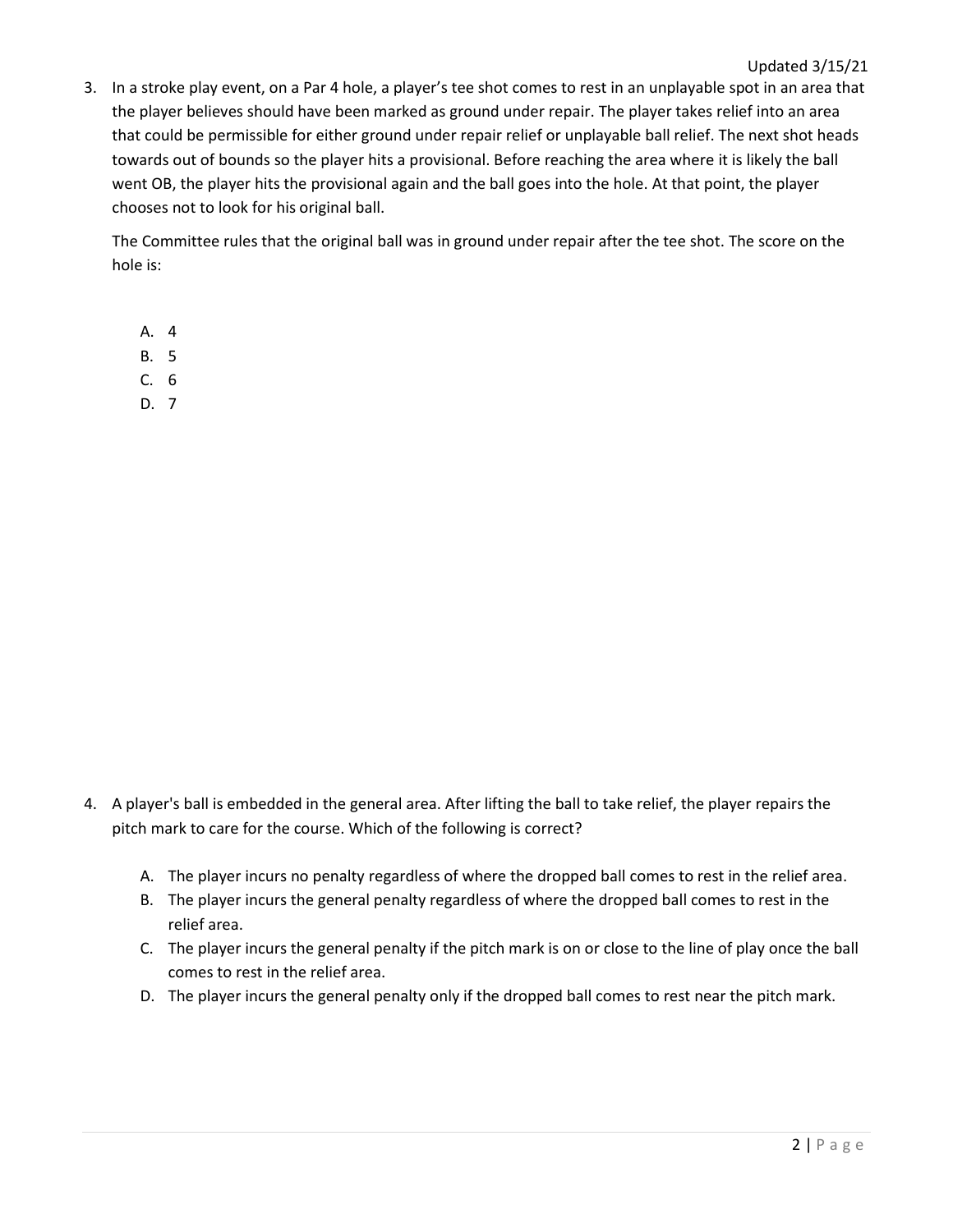- 5. A player is playing a short dogleg right Par 4 with a maple tree at the corner of the dogleg and a nearby penalty area. The player's drive goes into the tree. The player then changes to an iron and plays a provisional into the fairway, short of the maple tree. The second provisional shot goes into the maple tree and bounces backwards into the fairway. Unbeknownst to the player and caddie, at the same time another ball falls from the tree and rolls into the penalty area. The player plays the provisional ball onto the green and starts walking to the green. The player's caddie walks toward the other ball and prior to a three-minute search time expiring, picks it up, sees that it's the original ball and puts it back. The caddie informs the player that the original ball has been found. In the meantime, the player has reached the green, holes out the provisional ball with two putts, and then returns to play the original ball. The player chips out of the penalty area, pitches onto the green and holes out in two putts. The player's score is:
	- A. 6
	- B. 7
	- C. 8
	- D. 10
- 6. In a stroke play competition, a player's tee shot is hit toward a penalty area on the left side of the hole where there is a boundary fence. The player, believing the tee shot may be out of bounds, properly announces and plays a provisional ball into the fairway. The player approaches the penalty area to search and immediately locates his original ball within the penalty area in the middle of a large bush. Before the player can consider his options a Committee member on the hole approaches the player and tells the player, in error, that play must continue with the provisional ball because the player is not permitted to play a provisional for a ball that may be in a penalty area. The player picks up the original ball and plays a second stroke with the provisional into an area disturbed by maintenance work that is not marked but that may be ground under repair. The player decides to play two balls under Rule 20.1c(3) and to ask the Committee if the area is ground under repair. The player picks up the ball in the disturbed area without marking its position and, finding the nearest point of relief, drops it correctly but the ball rolls into a deep divot in the relief area. Taking the original ball from a pocket, the player estimates the previous spot in the disturbed area and places the ball. The player then announces that, based on the poor lie of the second ball, he would prefer to score with the original ball that is now in the disturbed area. The player plays that ball onto the green and lifts the second ball. The player holes the ball on the green in two additional strokes. The player reports the provisional ruling and the Rule 20.1c(3) announcement to the Committee. The Committee agrees that the area should have been marked as ground under repair. The Committee should rule the player has scored:
	- A. 5
	- B. 6
	- C. 7
	- D. Is Disqualified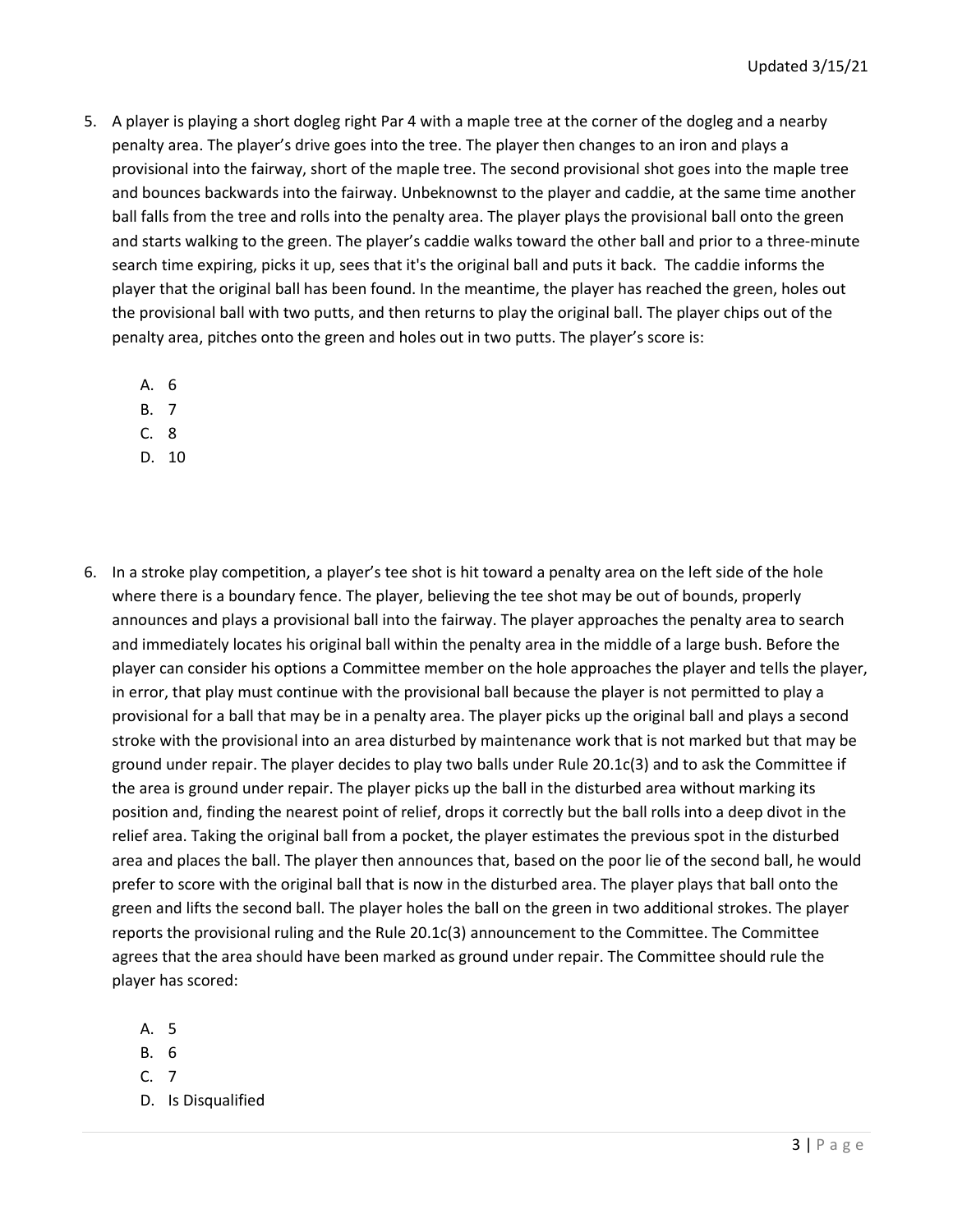- 7. In a stroke play competition, a player's tee shot comes to rest in the left side of a large five-yard-wide puddle in the fairway. The player decides to take relief from the puddle and chooses to substitute a new ball rather than retrieve the original ball which he can see but is too far into the puddle to comfortably reach. The player correctly identifies the nearest point of complete relief and relief area on the left side of the puddle but prior to dropping the ball and unbeknownst to the player, a strong gust of wind causes the water to move the ball to the right edge of the puddle fourteen feet away from where it originally was. The player drops the substituted ball in the established relief area. As the player is preparing to make the stroke he notices the original ball has moved a significant distance to the other side of the puddle, which he disregards and plays the substituted ball from the relief area. The player continues on and holes out the substituted ball with two putts. After teeing off the next hole, the player waves down an Official and asks whether he has proceeded correctly. The Official should inform the player that:
	- A. The player has proceeded correctly and receives no penalty.
	- B. The player receives the general penalty but does not need to correct the mistake.
	- C. The player receives the general penalty but must return to correct his mistake.
	- D. The player is disqualified.

- 8. On the morning of Day 1 of a two-day stroke play competition, a player and a caddie walk the golf course before their round as neither has seen the golf course before. On each green, the player uses a digital level to measure the degree of slope change near the hole while the caddie rolls balls towards the hole. After measuring each green, the player writes a few sentences and creates hand drawn images of each green on 3x5 index cards summarizing the results of their measurements. During play of the first round, they frequently refer to the index cards to assist them in reading the greens. Following the completion of play on that day, the player and caddie repeat this process, this time with the player rolling balls towards the next day's hole locations while the caddie uses the digital level. The Committee is informed of the player's actions before the beginning of his round on Day 2. How should the Committee proceed?
	- A. The player is disqualified for multiple breaches of Rule 5.2
	- B. The player is assessed one two-stroke penalty for multiple breaches of the Clarification for Rule 4.3 for a series of related acts under Interpretation 1.3c(1)/1.
	- C. The player is disqualified for multiple breaches of the Clarification for Rule 4.3 for a series of related acts under Interpretation 1.3c(1)/1.
	- D. The player has committed no penalty breaches.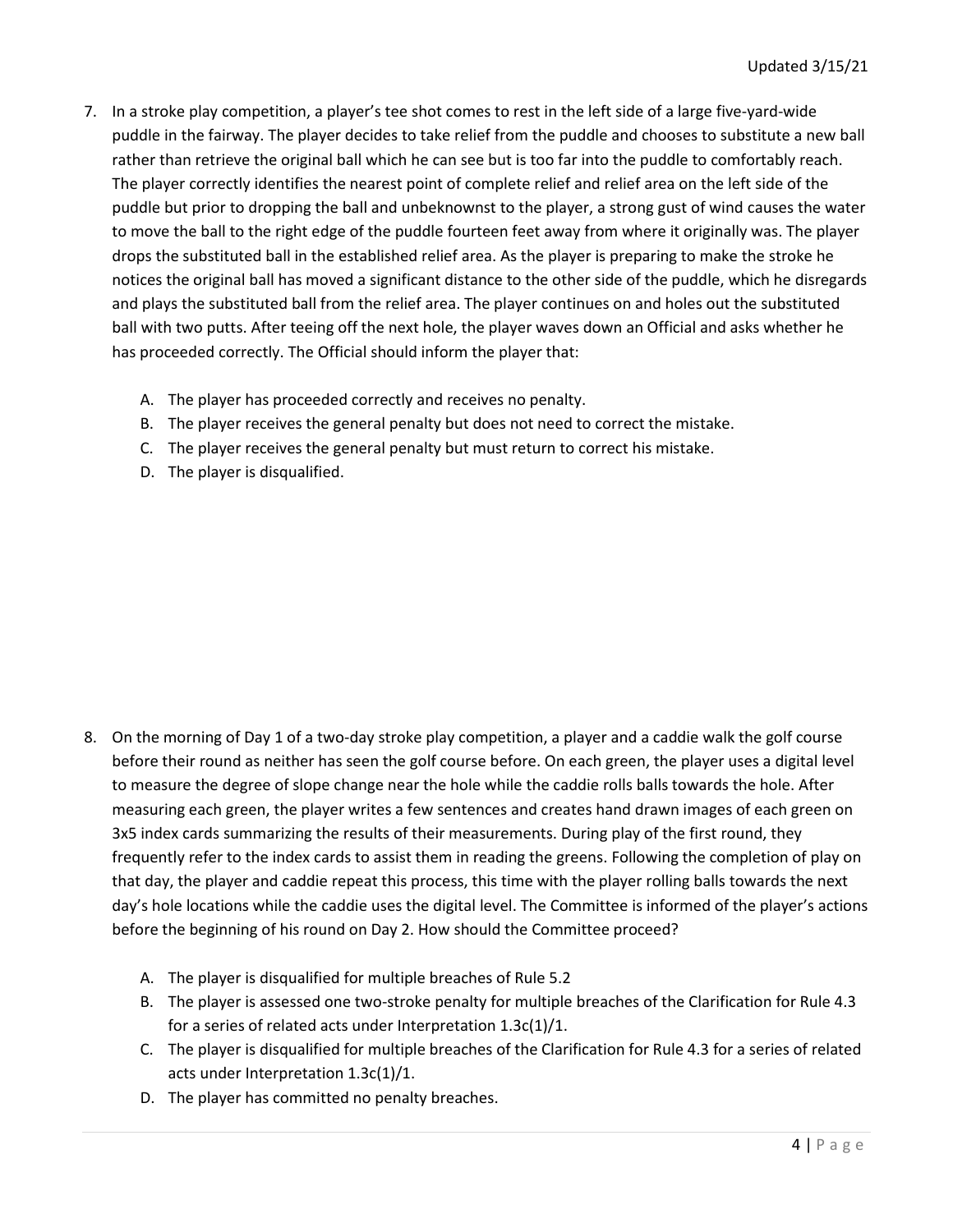9. A & B are competing against C & D in a two-person scramble match play event. The Committee states that the rules for the event are authorized under Rule 21.5, and other than the following modification, all other match play rules apply. Modification: This scramble match is played with two-person sides. Each player on a side plays from the teeing area on each hole, one of the tee shots is selected and both players on the side play their second shots from that spot. One of the second shots is then selected, and both players play their third shots from that spot, and so on until the ball is holed. In the preceding, "that spot" is defined as a spot within six inches of the selected ball (no closer to the hole). In these cases, the second ball the side will play is to be placed on the spot.

A's ball comes to rest on the putting green 5 feet from the hole, C's ball comes to rest on the putting green 4 feet from the hole, each ball lies three. These two shots are selected by their teams. Each ball is marked and cleaned.

A marks the ball directly to the side of the ball to avoid the oddity of having to putt with the mark directly behind the ball, replaces the ball appropriately and leaves the mark down to prepare for B's possible subsequent putt, but then makes the putt. B lifts A's mark and awaits the other side's results.

C replaces the ball, lifts the mark and prepares to putt, but D realizes that if C misses, D will have no mark to indicate where the ball must be placed, so D decides to putt first. D appropriately places the ball 4 inches away from C's ball and makes the putt while C's ball remains lying inches away. D then lifts C's ball and tosses it to C. What is the result of the hole?

- A. The hole is tied
- B. The hole is won by A/B
- C. The hole is won by C/D
- D. One of the two sides is disqualified from the competition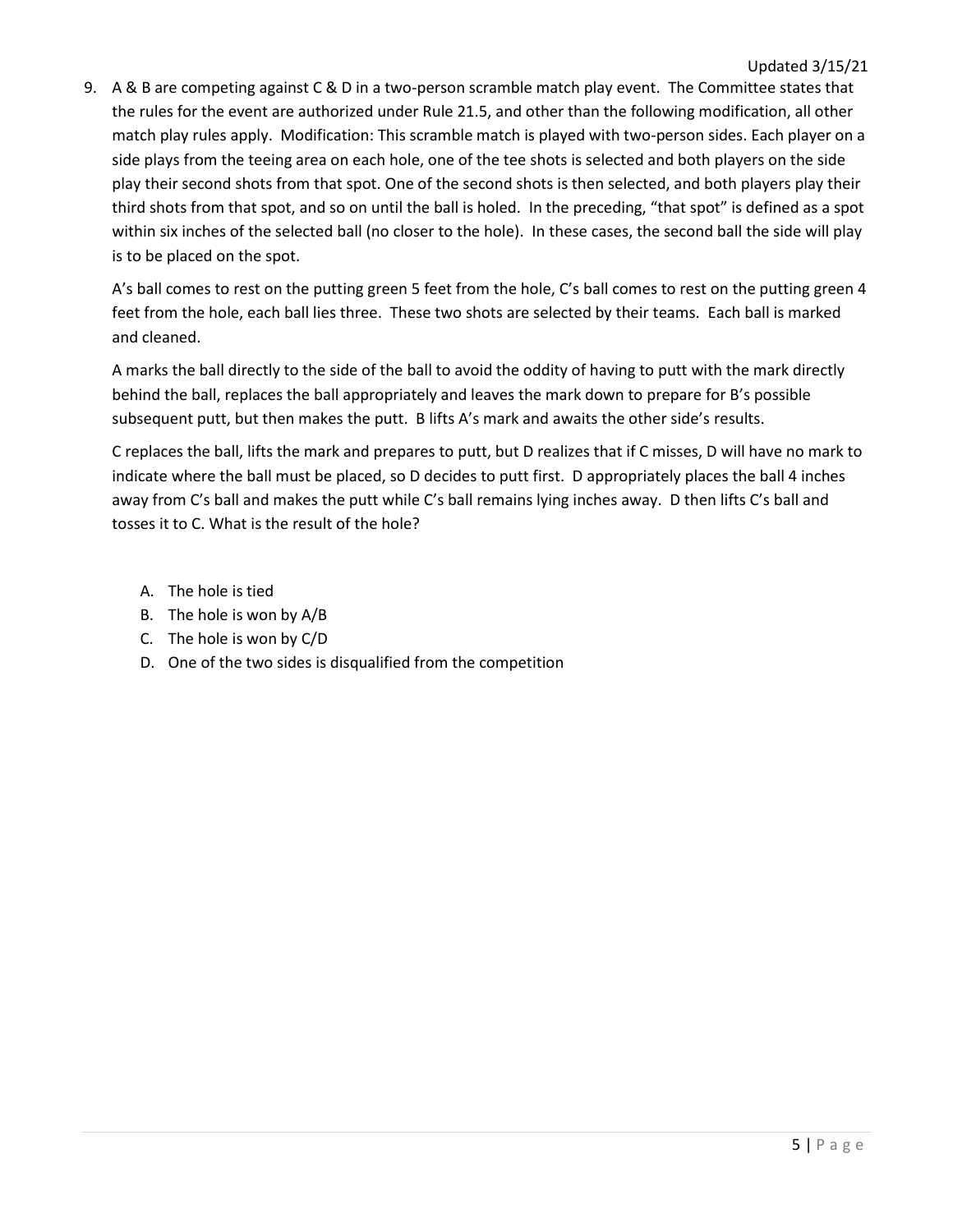10. At a stroke play competition that is using the 1<sup>st</sup> and 10<sup>th</sup> holes as starting holes, Players A, B, C and D are scheduled for an 8:30 a.m. tee time off the 1<sup>st</sup> tee. In the Memorandum To Players, the Committee has recommended but not mandated that cell phones for electronic scoring purposes should be utilized by all competitors.

Player A checks in with the Official at the practice putting green which is approximately 400 yards from the 1<sup>st</sup> tee. A asks the Official if there is time to make a quick call from the parking lot adjacent to the practice green and the Official says, "You should be fine but be back by 8:30 a.m.". The player completes the call, rushes to the 1<sup>st</sup> tee and checks in with the Starter at 8:27 a.m. A then realizes his driver is in the trunk of his car, calls out to the Starter that he wishes to hit last and runs back to get the club. The player returns to the teeing area and is ready to play at 8:34 a.m.

Player B comes to the 1<sup>st</sup> tee from the practice putting green and checks in with the Starter at 8:24 a.m. The player only has a putter and a couple of balls and is waiting for the caddie to bring the rest of the clubs from the practice range. The caddie arrives with the clubs at 8:31 a.m. B quickly grabs his driver and is ready to play at 8:31:20 a.m. One player has already hit but there is no unreasonable delay.

Player C checks in at the 1<sup>s</sup> tee at 8:23. The Starter reminds C that players were requested to bring cell phones for digital scoring purposes. The player realizes his phone was left behind in the car. To save time he tees off once the landing area ahead has cleared at 8:26 a.m. C runs to the car, grabs the phone and is back at the  $1<sup>st</sup>$  tee at 8:29 a.m.

Player D comes running up to the  $1<sup>st</sup>$  tee and alerts the starter he was ready to play at 8:30 a.m. but by mistake had been waiting by the  $10^{th}$  tee. D is ready to play from the first tee at 8:35:30 a.m., it is not yet 8:36 a.m.

- A. Player A has the general penalty, Player B has no penalty, Player C has no penalty, Player D receives the general penalty.
- B. Player A has the general penalty, Player B has the general penalty, Player C has the general, penalty, Player D has the general penalty.
- C. Player A has the general penalty, Player B has no penalty, Player C has no penalty, Player D is disqualified.
- D. Player A has the general penalty, Player B has no penalty, Player C has the general penalty, Player D is disqualified.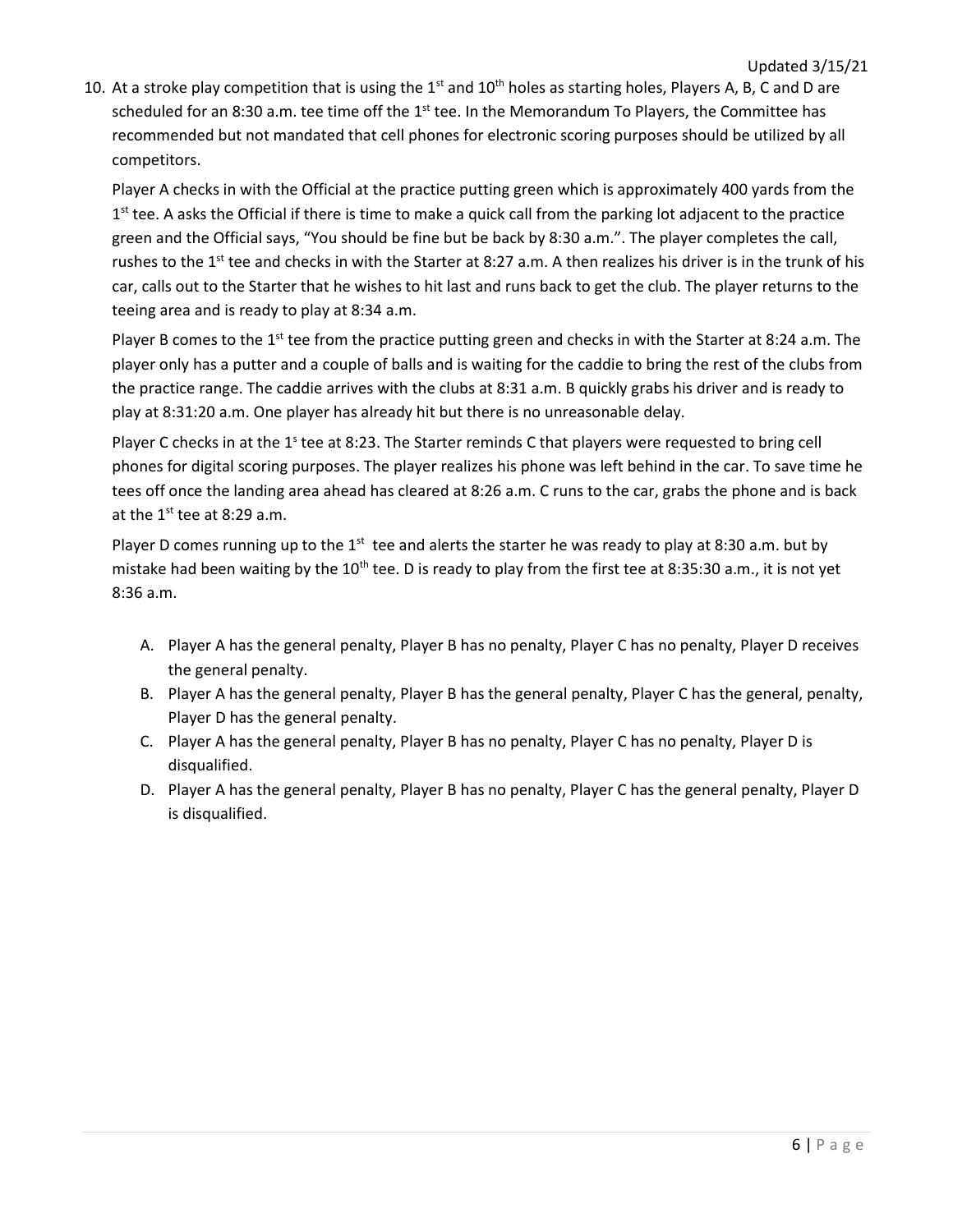- 11. Side A-B is playing in a group with side C-D in a Four-Ball stroke play event. On the 1<sup>st</sup> hole, A is left with a 15-foot putt for a double bogey on the same line as B's 5-foot birdie putt. C and D have 10-foot putts for par. Upon reaching the putting green, Player A realizes his putter is in the car and began the round with only 13 clubs. The player immediately sends his caddie to retrieve the putter. Realizing that A's score for the hole will likely not count, A lifts the ball. While waiting for C and D to complete the hole, A borrows B's putter and, in order to gain knowledge of the green speeds, makes a practice putt from the spot where the ball had been lifted. A's practice putt is away from the hole and on a line that is perpendicular to the line of B's remaining putt. A then returns the putter to B, who holes their putt. What are the penalties, if any?
	- A. A is assessed a two-stroke penalty; Player B is not penalized.
	- B. A and B are each assessed two-stroke penalties.
	- C. There is no penalty to either player.
	- D. Player A receives four penalty strokes and must declare Player B's putter as out of play.

- 12. A and B are scheduled to play a handicap match. Player A declares a handicap of 11, and Player B declares a handicap of 20. They agree that B will get 9 strokes and begin the match. The match is tied at the end of two holes. On the 3rd hole, which is the #10 handicap stroke hole on the scorecard, each player scores 4, and they agree that the match is still tied. After they have started the 4th hole, B remarks that A had given a stroke to B on the 3rd hole when they played earlier in the week. They activate their club's application on A's phone and discover that A's current course handicap is 10 rather than 11. At that point, they agree that B actually won the 3rd hole and B is now 1 up. They tie the next two holes, but while playing the 6th hole, they have occasion to refer to the Notice to Players and discover that matches in the event are to be played using 95% of course handicap, meaning that A should be playing at a 10 and B at a 19, a differential of 9 as they had originally thought. Based on this discovery, they agree that the 3rd hole was in fact tied and that at the end of five holes the match is also tied. They continue the match without further incident, with A winning 1 up. Before posting the result, they consult with the Committee concerning the handicap issues. The Committee should rule that
	- A. A is disqualified B win wins the match.
	- B. The match is tied and they must play extra holes.
	- C. A wins the match.
	- D. Both players are disqualified.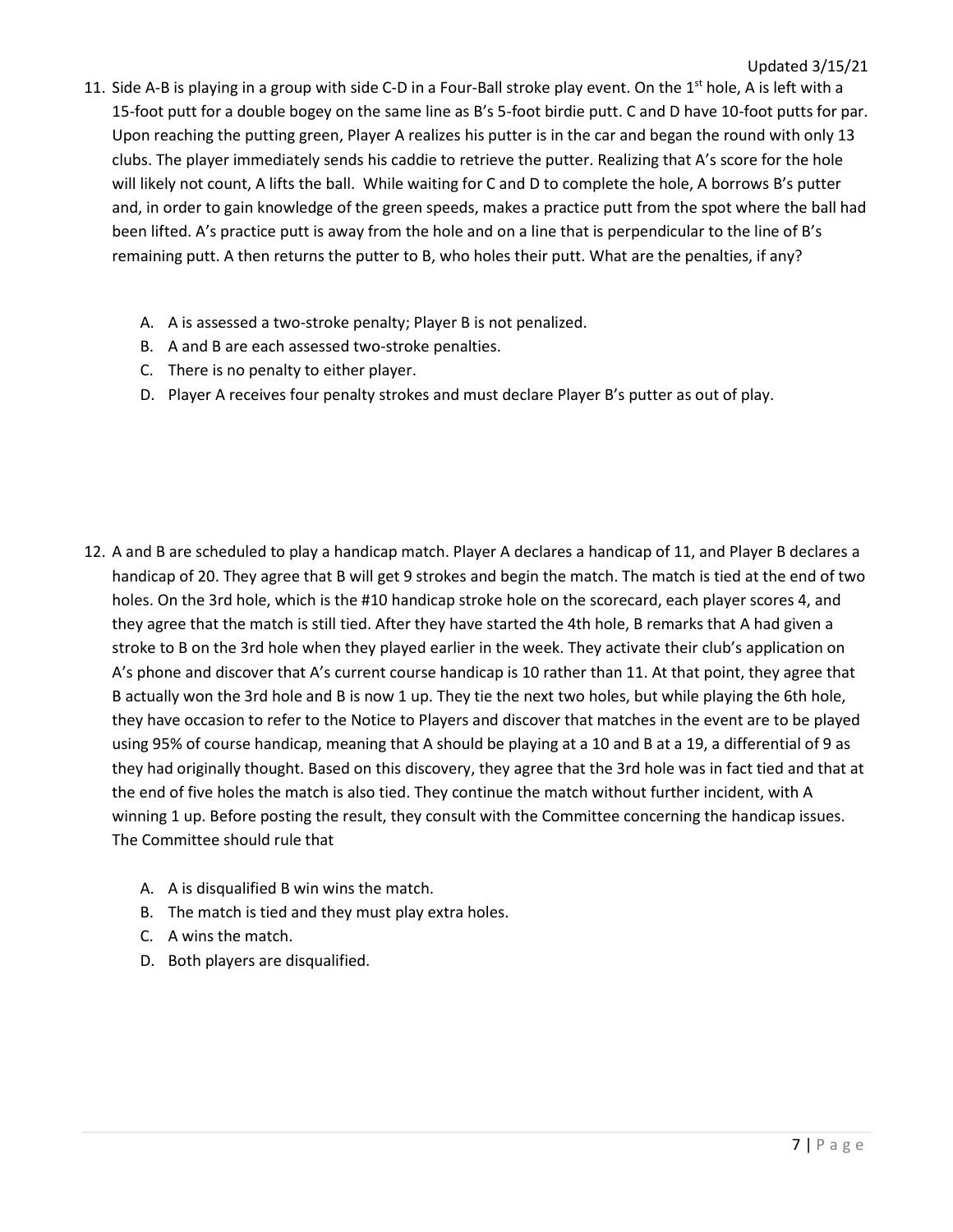- 13. In a match, Player A's tee shot, played from 6 inches in front of the tee-markers, goes out of bounds. A's opponent, Player B, does not recall the stroke. A drops a ball about 12 inches behind the tee-markers, and it comes to rest in the teeing area, 1 inch behind where it first hit the surface of the ground. A takes a practice swing which nudges the ball, and it moves about an inch to the right. A lifts the ball to replace it but then decides to tee the ball. The ball is played from the tee onto the fairway and A completes the hole in an additional 3 strokes. B scores a 6 on the hole. The result of the hole is that
	- A. B wins the hole with 6; A's score is 7.
	- B. A wins the hole with a score of 5
	- C. A and B tie the score with scores of 6.
	- D. A is disqualified from the hole. B wins the hole.

- 14. In a stroke play Foursomes event, side A-B has declared that Player A will tee off on the odd numbered holes and Player B will tee off on the even numbered holes. On the 1st hole, Player A tees off and then Player B tees off, mistakenly believing the format to be Four-Ball. They lift Player A's ball and continue, with Player A hitting Player B's ball to an area that may be out of bounds. Player A announces and plays a provisional ball. The original ball is found in bounds, directly behind a large penalty area that would require a long carry. Because Player B believes the next stroke cannot carry the penalty area, B uses a putter and taps the ball 6" inches forward, leaving the carry shot up to Player A. Player A hits the next shot onto the putting green, and from there Player B putts the ball into the hole. The result of the hole is that side A-B
	- A. Scores 7
	- B. Scores 9
	- C. Scores 11
	- D. Is disqualified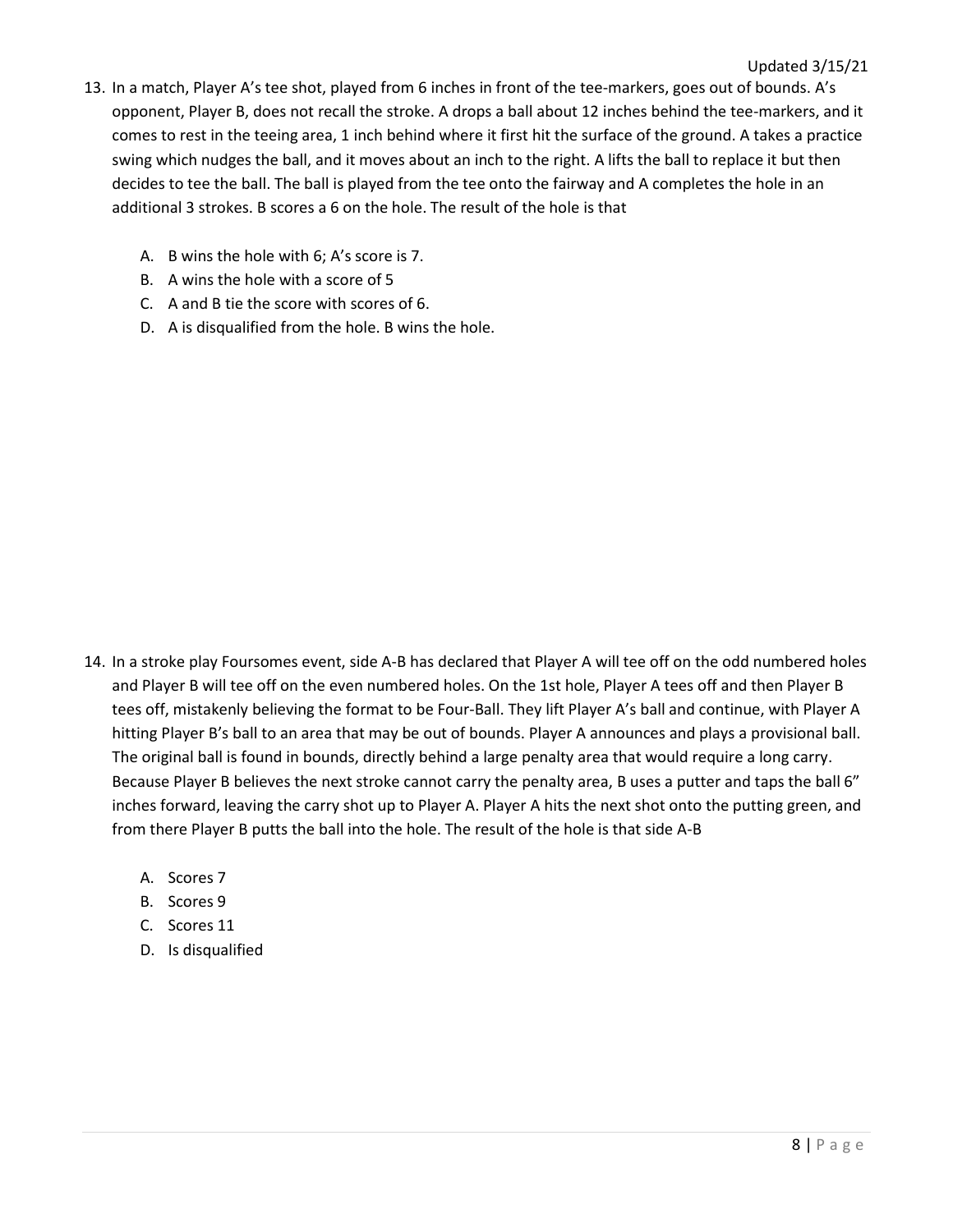- 15. On a short Par 3 in a match, Player B hits first when Player A has the honour. Player B's shot lands in a deep bunker 10 yards from the hole. Player A does not cancel and recall the stroke. Player A's tee shot is hit into the woods where it may be lost. Wishing to hit a provisional, A advises B, "I'm going to hit another, just in case" and hits a provisional one foot from the hole. A requests B not to look for the original ball but B insists and starts to walk into the woods. Player A rushes to the green and taps in the provisional. Before the three minute search has elapsed B indicates that A's original ball has been found. B insists A's holed provisional does not count since A played out of order by holing the putt. A correctly identifies the original ball, hits it on the green and two putts. Player B plays a bunker shot onto the green and three putts. The result of the hole is:
	- A. A wins the hole
	- B. B wins the hole
	- C. The hole is halved
	- D. A is disqualified
- 16. A and B are partners in a four-ball stroke play tournament. Each is carrying 14 clubs A's longest club is a 3 wood, B's longest club is a driver (which is longer than A's 3 wood). On Hole #1, after A tees off, A's caddie leaves A's bag near the tee and runs back to the car to get a jacket. Accordingly, A carries just a seven iron on the walk to the ball, which is believed to be at rest outside a red penalty area. A is surprised to find the ball in the penalty area and in a position where A is unable to make a stroke. A asks B, who is nearby, to lend him B's driver, which A uses to measure the lateral relief area for a drop. The ball is dropped correctly and comes to rest within the edge of the relief area but beyond where A's three wood would have been able to reach. A makes the next stroke with the seven iron as the caddie has not yet returned. On Hole #2, the shaft of B's driver breaks cleanly in half during the tee shot. Later in the round, B takes relief from a sprinkler head just off the fairway, and notes that the longest unbroken club other than a putter will not extend the relief area to the fairway, as the broken driver would have — so B lays the broken pieces of the driver down and sets a tee in the ground at the furthest extent, reaching the fairway. B drops the ball which comes to rest in the part of the relief area that is fairway and plays the ball. While waiting on the tee of Hole #10, B notes that his long putter is the exact same length as the broken driver had been. B's tee shot on Hole #10 comes to rest against an immovable obstruction and the player opts to take relief, using the putter to measure the one-club-length relief area, drops the ball just inside the edge of the measurement and plays the ball. Which of the following is true:
	- A. There was a penalty on one hole.
	- B. There was a penalty on two holes.
	- C. There was a penalty on three holes.
	- D. There was no penalty on any hole.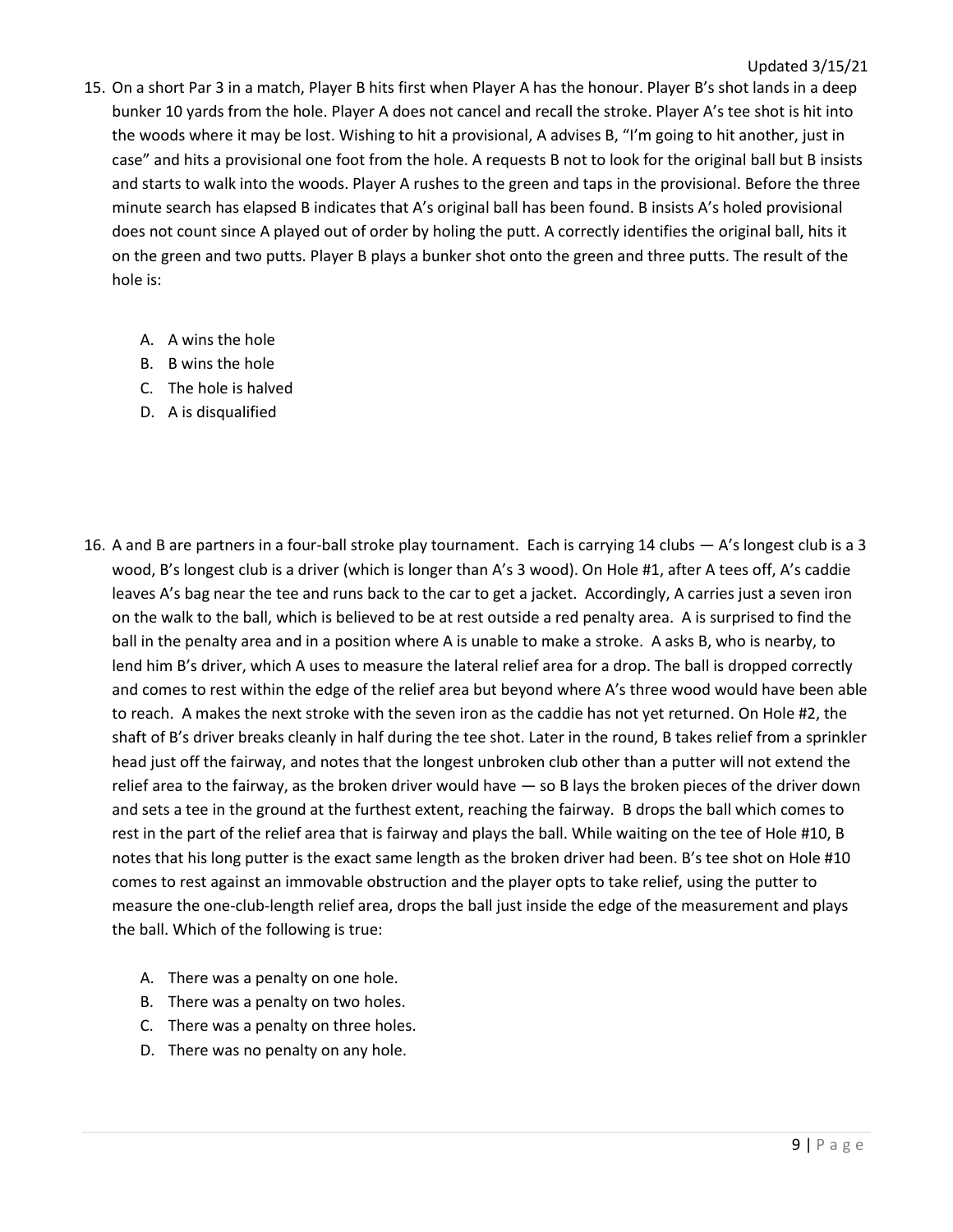- 17. Player A and Player B are playing in the semi-final of a match play competition with the final taking place immediately following the conclusion of the semi-final match. A is walking off the  $17<sup>th</sup>$  green and is 1 up in the match. A notices the wind has quickened due to the neck shade attached to the back of his hat flapping. As the group walks to the  $18<sup>th</sup>$  teeing area, A decides to detach the neck shade. A stays behind while detaching it, out of sight of both the opponent Player B, and the referee, and subsequently holding it in such a way as to assess the wind direction. On the 18<sup>th</sup> hole A's second shot comes to rest overhanging the lip of the hole. B's second shot lands forty yards short of the green. A offers to mark his ball to avoid interference with B's line of play and arrives on the green with the referee prior to B making their next stroke. A walks to the hole, waits five seconds and the ball then falls into the hole. A concedes B's third stroke and announces a score of 2, thus claiming the hole and the match 2 up. A leaves the green and while waiting for B, begins swinging an "Orange Whip" swing aide to stretch for the final match. B immediately requests a ruling from the assigned referee about the overhanging ball and a spectator reports A's actions with the neck shade to the referee. What is the result of the match?
	- A. The  $18<sup>th</sup>$  hole was tied; A won the match 1 up.
	- B. Player A won the match 2 up.
	- C. Player B won the  $18<sup>th</sup>$  hole and the match must go to extra holes.
	- D. Player B won the match.

- 18. A and B are partners in a four-ball competition on a windy day. A's tee shot comes to rest in the thick left rough, and both partners put down their bags to search for A's ball. As they mill around at a distance from each other, A finds and identifies his ball (which is about twenty yards away from the bags) and calls out to B that the search has ended. B does not hear A due to the gusting winds. As A walks back to retrieve a club, B continues to search. B wanders over to A's ball and accidentally kicks A's ball about six inches while searching. B calls out to A that A's ball has been found, after which:
	- A. A must take a one-stroke penalty and must replace the ball.
	- B. B must take a one-stroke penalty and A must replace the ball.
	- C. A must take a one-stroke penalty and either partner must replace A's ball.
	- D. A or B must replace the ball penalty-free.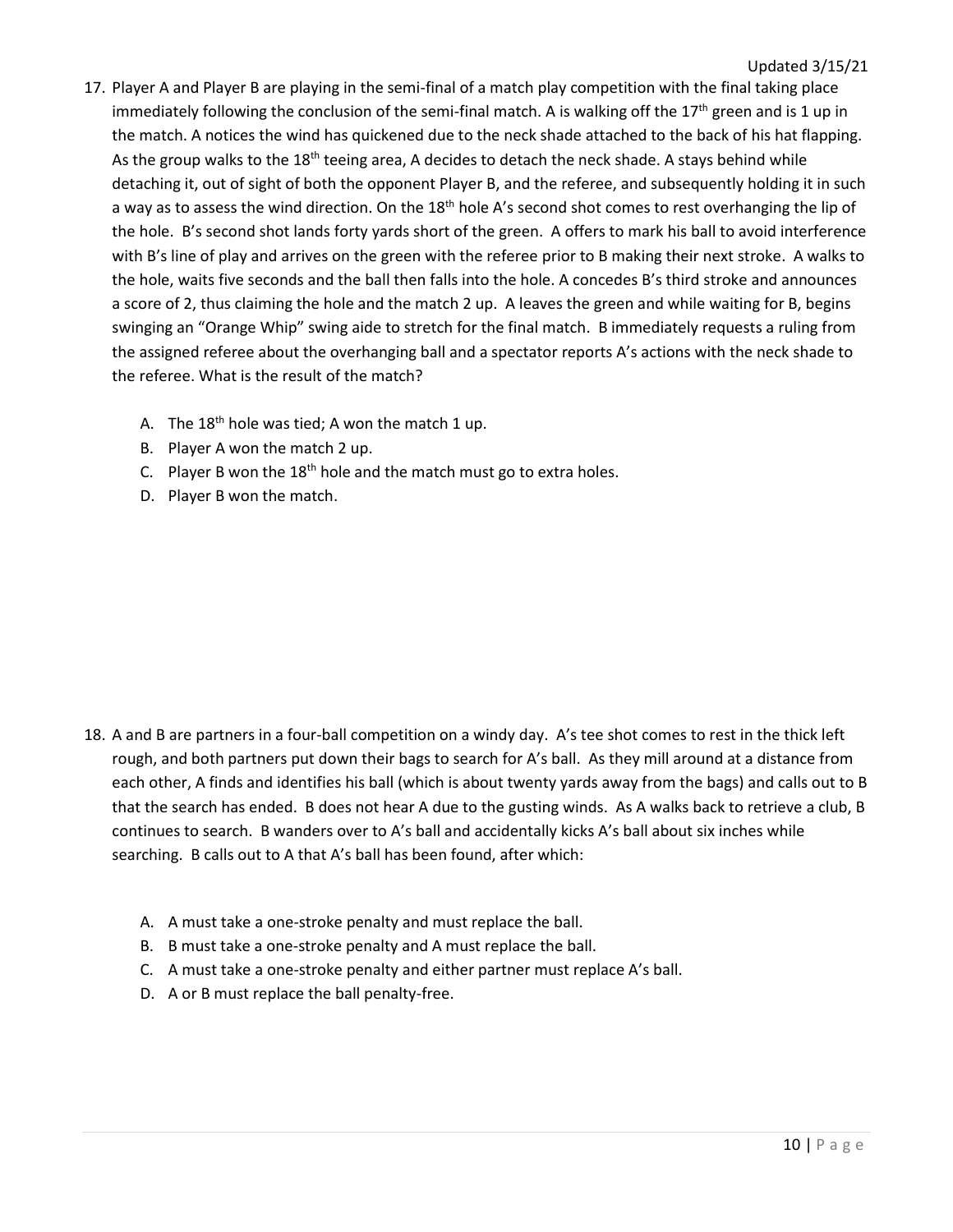19. In stroke play, a player reaches a short Par 3 with an elevated green and a deep bunker fronting the green. The player's tee shot lands in the bunker but it can not be seen from the tee. Upon reaching the bunker, the player is unable to spot his ball but after a brief search finds a ball buried in the bottom of the bunker. The player makes a stroke at the ball which plugs into the sandy face of the bunker two yards in front of the player. The player decides the next stroke is unplayable and lifts the ball from the sand intending to take relief. The player's caddie begins raking the player's footprints from the previous stroke to care for the golf course and dislodges another ball buried beneath the surface of the sand. The ball dislodged by the caddie's actions is discovered to be the player's original ball. The player disregards the ball played from the bunker prior to finding the original and returns to the tee to take stroke-and-distance relief rather than recreate the buried lie in the bunker. The player correctly takes stroke-and-distance relief and plays a stroke from the teeing area onto the green.

The player walks to the green and sees that there is a puddle on the line of play to the hole. The ball is marked and lifted. A new ball is substituted as the player tries taking relief by placing the ball on the nearest point of complete relief from the puddle on the green. However, the ball will not stay at rest on this point due to the sharp undulation of the green after two attempts. When the player is finally able to find a spot where the ball stays at rest the putt is now twice as long compared to the original position. The player holes out with two putts. What is the score for the hole?

- A. 7
- B. 8
- C. 9
- D. 10
- 20. In stroke play, A's ball lies on the putting green forty feet from the hole. B's ball is just off the putting green twenty feet from the hole. A removes the flagstick and putts, the ball comes to rest five feet above the hole. A places a coin behind the ball but does not lift it. B requests the flagstick be put back into the hole. Unbeknownst to B and during the backswing, a gust of wind causes A's ball to roll. While B's ball is rolling towards the hole the balls collide and B's ball is deflected into the hole while A's ball comes to rest twenty feet from the hole. What is the ruling?
	- A. Neither A nor B is penalized. A's and B's strokes must both be cancelled and replayed.
	- B. Neither A nor B is penalized. A must play the ball from its new position. B's ball is holed.
	- C. A must replace the ball and play from the original position. B's ball is holed and must add two penalty strokes to the score for the hole.
	- D. A must replace the ball and play the next stroke from in front of the coin. B's ball is holed and must add two penalty strokes to the score for the hole.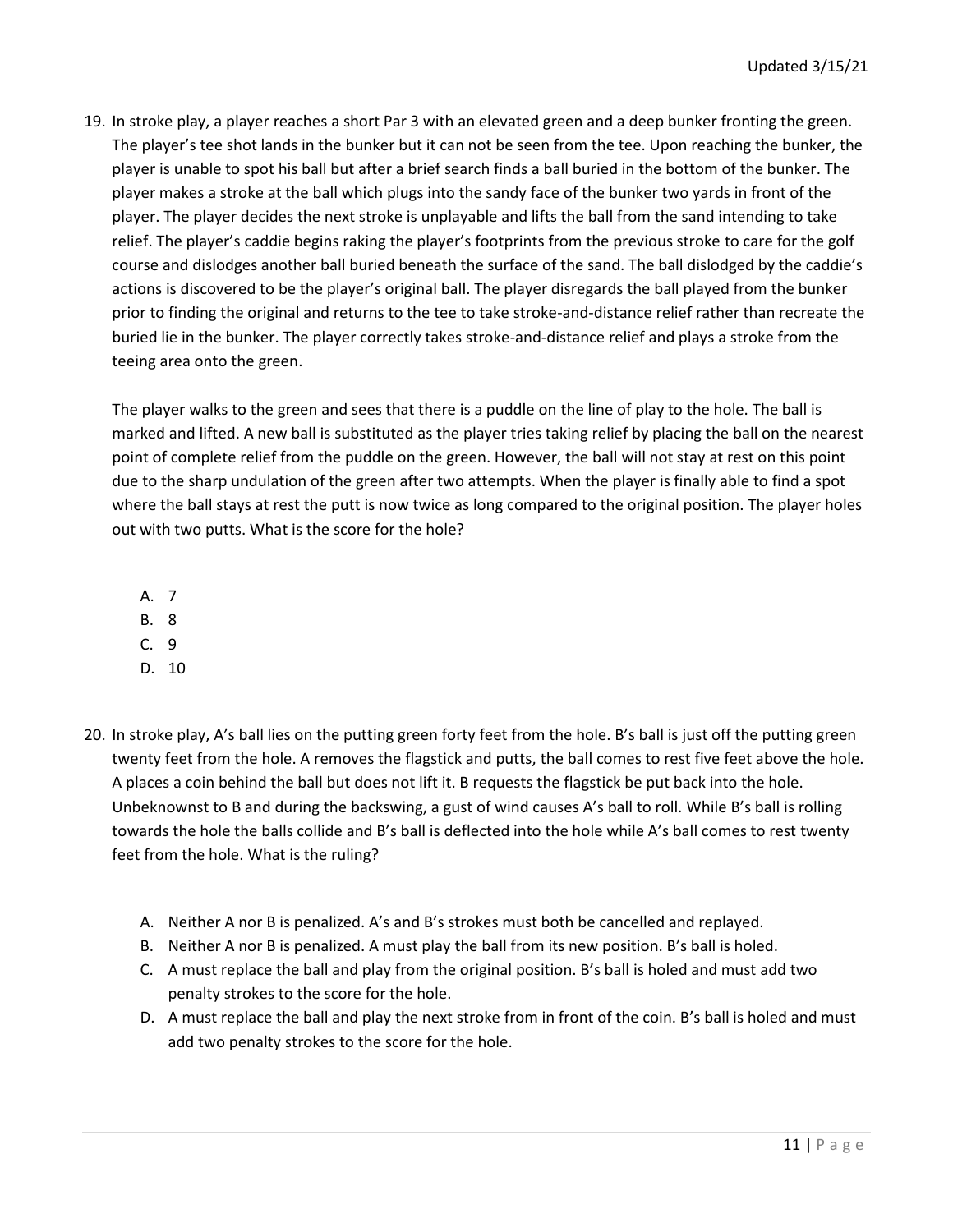- 21. In a stroke play event with Local Rule G-4 in effect, a player is taking relief from a penalty area. The player drops in the right way and the ball comes to rest outside the relief area. The player drops in a right way again and the ball again comes to rest outside the relief area. At this point, it becomes known the player has been dropping a ball of a different brand than had been selected for the round.
	- A. To avoid a G-4 penalty the player should place a ball of the correct brand on the spot where the second drop struck the course.
	- B. To avoid a G-4 penalty the player should drop a ball of the correct brand in the right way and if it rolls out of the relief area should drop a ball again.
	- C. To avoid a G-4 penalty the player should drop a ball of the correct brand in the right way and if it rolls out of the relief area should place a ball where it first struck the course.
	- D. The player cannot avoid a penalty under G-4.

- 22. In a stroke play competition, a player's tee shot comes to rest in a small bush in a dry penalty area. The ball is found but it is impossible to reach with a club due to the bush. The player is then relieved to see that a nearby section of the penalty area is marked as a no play zone, and that if a stance is taken for a shot from the bush, the player's feet would be inside the no play zone. The player moves back to the nearest point of complete relief from the no play zone and drops a ball in the penalty area within one club-length but no closer to the hole. The next stroke comes to rest out of bounds. Frustrated with the penalty area, the player decides to drop a ball outside of the penalty area using the point where the original tee shot last crossed the edge as the reference point. The player drops correctly, plays a stroke onto the green and two putts. Confident in his actions, the player later returns the scorecard to the Committee without discussion. What should the score have been for the hole?
	- A. 6
	- B. 7
	- C. 8
	- D. Disqualification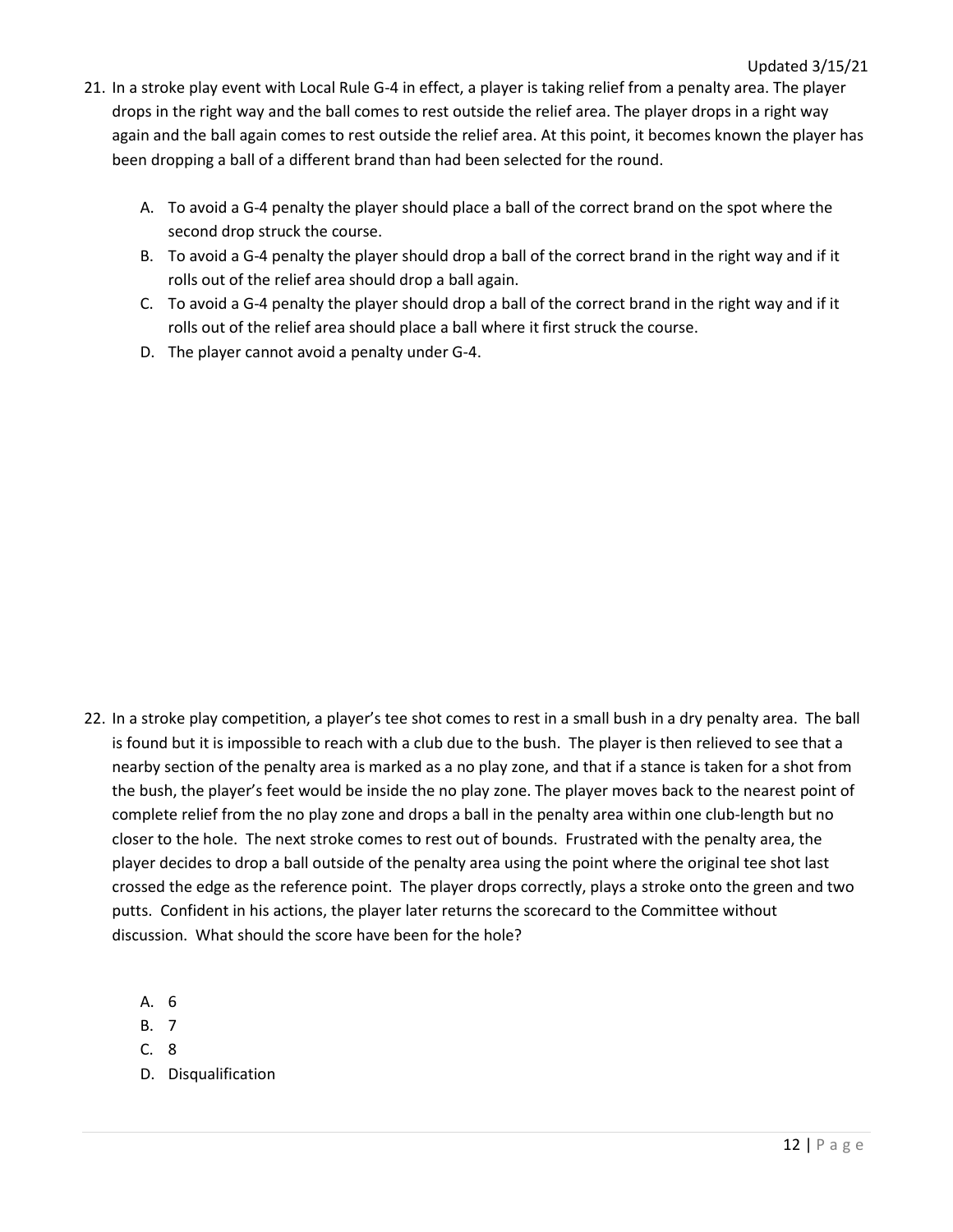- 23. In a match, Player A's ball is on the green fifteen feet from the hole. Player B's ball is on the fringe directly across from A's ball 10 feet from the hole. A properly marks, lifts and cleans the ball before putting. A putts past the hole and the ball comes to rest on the fringe now interfering with B's line of play. B asks A to mark and lift the ball due to interference. A's lifts his ball that is known to be clean. As a result of lifting the ball, a pebble lying against the ball is moved. A tosses the lifted ball to their caddie who wipes it with a towel. When it is A's turn to play, A drops the ball and it comes to rest on the required spot but does not replace the pebble that had been moved while lifting. A and B both hole out. Player A is subject to the following on the hole regarding his actions from on the green and the fringe:
	- A. No Penalty.
	- B. One-stroke penalty.
	- C. 2 separate one-stroke penalties.
	- D. 3 separate one-stroke penalties.

- 24. A player hits her tee shot into a heavily wooded part of the general area. She finds the ball against a tree and choose to take lateral relief for an unplayable ball. After establishing the relief area, the player uses a towel to clear away all of the leaves and loose sticks in the area. The player correctly drops twice within the relief area but it rolls out of the relief area each time. As the player is about to place the ball where it first struck the course on the second drop, she uses the towel again to remove loose acorns and leaves from the spot where she is placing the ball. Once the ball is in play the player returns to her bag to retrieve a club and accidentally kicks the ball, moving it away from its original spot. Before replacing the ball the player removes one last small leaf that was resting underneath the ball when it was at rest on its original spot. As the player is about to make a stroke, she notices a large loose log laying on the ground two yards ahead as well as a smaller branch next to it. Too heavy to lift the player instead breaks off the parts of the large log which were interfering with the line of play. The player is then able to move the smaller branch with ease but realizes after moving the branch it is still attached to a tree. She returns the branch to its original position and makes the stroke. The player completes the hole in 3 additional strokes. What is the player's score?
	- A. 7
	- B. 8
	- C. 9
	- D. 12